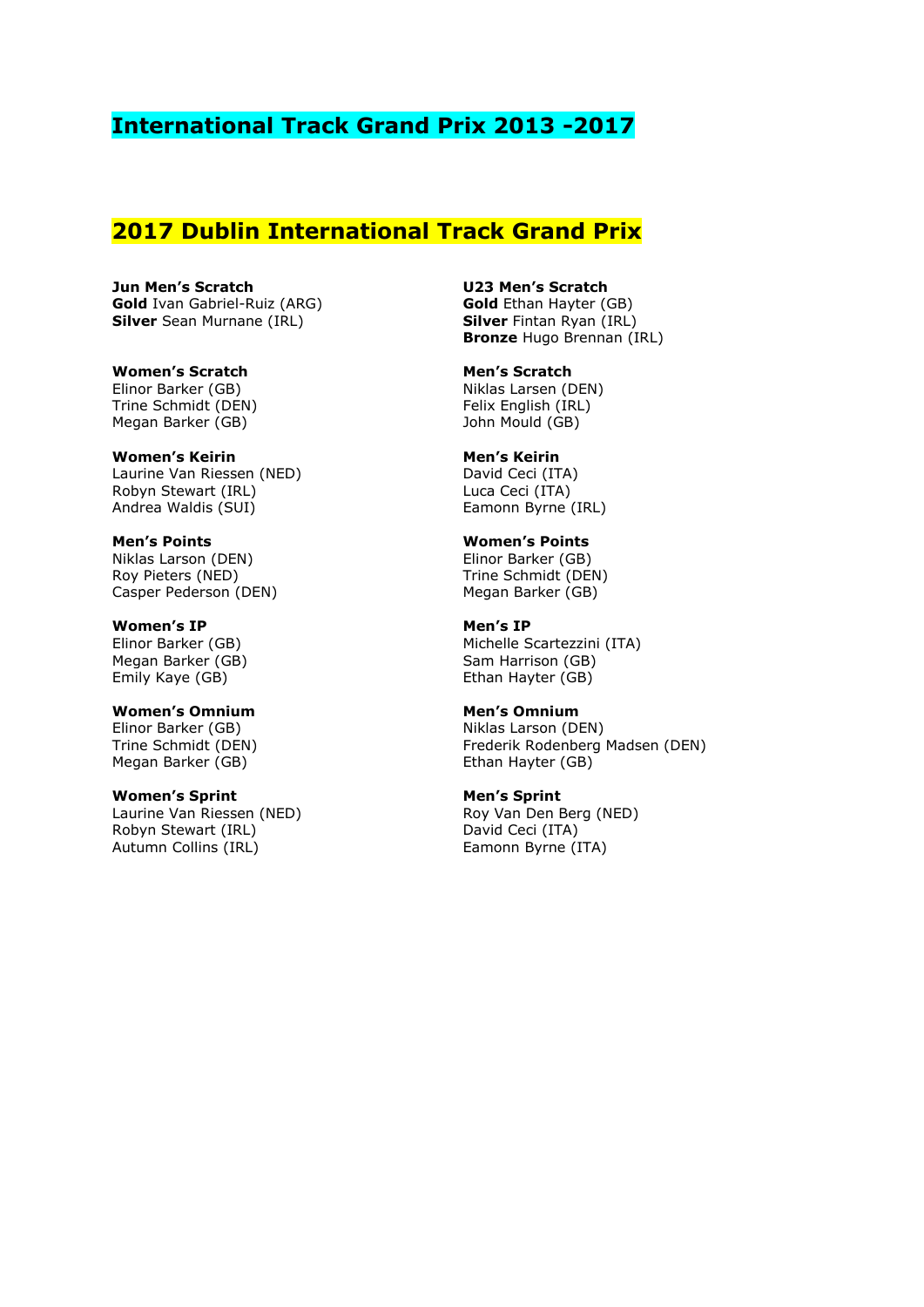| UJ JUL ZUIO                              |                   |            |                 |  |
|------------------------------------------|-------------------|------------|-----------------|--|
| Rank                                     | <b>Name</b>       | Nat.       | <b>Qual 200</b> |  |
|                                          | Davide CECI       | <b>ITA</b> | 10.928          |  |
|                                          | Eoin MULLEN       | IRL        | 11.015          |  |
| 3                                        | Lewis OLIVA       | <b>GBR</b> | 11.014          |  |
| $\overline{4}$                           | Roy VAN DEN BERG  | <b>NED</b> | 10.753          |  |
| 5                                        | <b>Tony MAIRS</b> | IRL        | 11.554          |  |
| 6                                        | Eamonn BYRNE      | <b>IRL</b> | 11.195          |  |
|                                          | Ronan SHERMAN     | IRL        | 11.664          |  |
| 8                                        | Stijn GELUK       | <b>NED</b> | 11.920          |  |
| Einal : Davide Ceci beat Eoin Mullin 2-1 |                   |            |                 |  |

#### **Men • Elite • Dublin Track Cycling International (IRL/C1) • Sprint 03 Jul 2016**

Final : Davide Ceci beat Eoin Mullin 2-1

#### **Men Elite Dublin Track Cycling International (IRL/C1) Keirin 03 Jul 2016**

| <b>Rank</b>    | <b>Name</b>            | Nat.       |
|----------------|------------------------|------------|
| $\mathbf{1}$   | Lewis OLIVA            | <b>GBR</b> |
| $\overline{2}$ | Davide CECI            | <b>ITA</b> |
| 3              | Eoin MULLEN            | <b>IRL</b> |
| $\overline{4}$ | Stijn GELUK            | <b>NED</b> |
| 5              | Eamonn BYRNE           | <b>IRL</b> |
| 6              | <b>Tony MAIRS</b>      | IRL        |
| $\overline{7}$ | John LYNCH             | IRL        |
| 8              | Michael VEEN           | <b>NED</b> |
| 9              | Ronan SHERMAN          | <b>IRL</b> |
| 10             | Marc O'BRIEN           | <b>IRL</b> |
| 11             | Aidan READE            | <b>IRL</b> |
| 99 DNF         | Jamie Alberto MUNTANER | <b>ESP</b> |

#### **Men Elite Dublin Track Cycling International (IRL/C1) Points Race 02 Jul 2016**

| Rank           | <b>Name</b>            | Nat.       |
|----------------|------------------------|------------|
| 1              | Tim VELDT              | <b>NED</b> |
| $\overline{2}$ | Samuel HARRISON        | <b>GBR</b> |
| 3              | Moreno DE PAUW         | <b>BEL</b> |
| $\overline{4}$ | Eoin MORTON            | IRL        |
| 5              | Jamie Alberto MUNTANER | <b>ESP</b> |
| 6              | Ian INGLIS             | IRL        |
| $\overline{7}$ | Murt RICE              | IRL        |
| 8              | Killian MICHIELS       | <b>BEL</b> |
| $\circ$        | Darragh ZAIDAN         | IRL        |
| 10             | <b>Ben DELANEY</b>     | IRL        |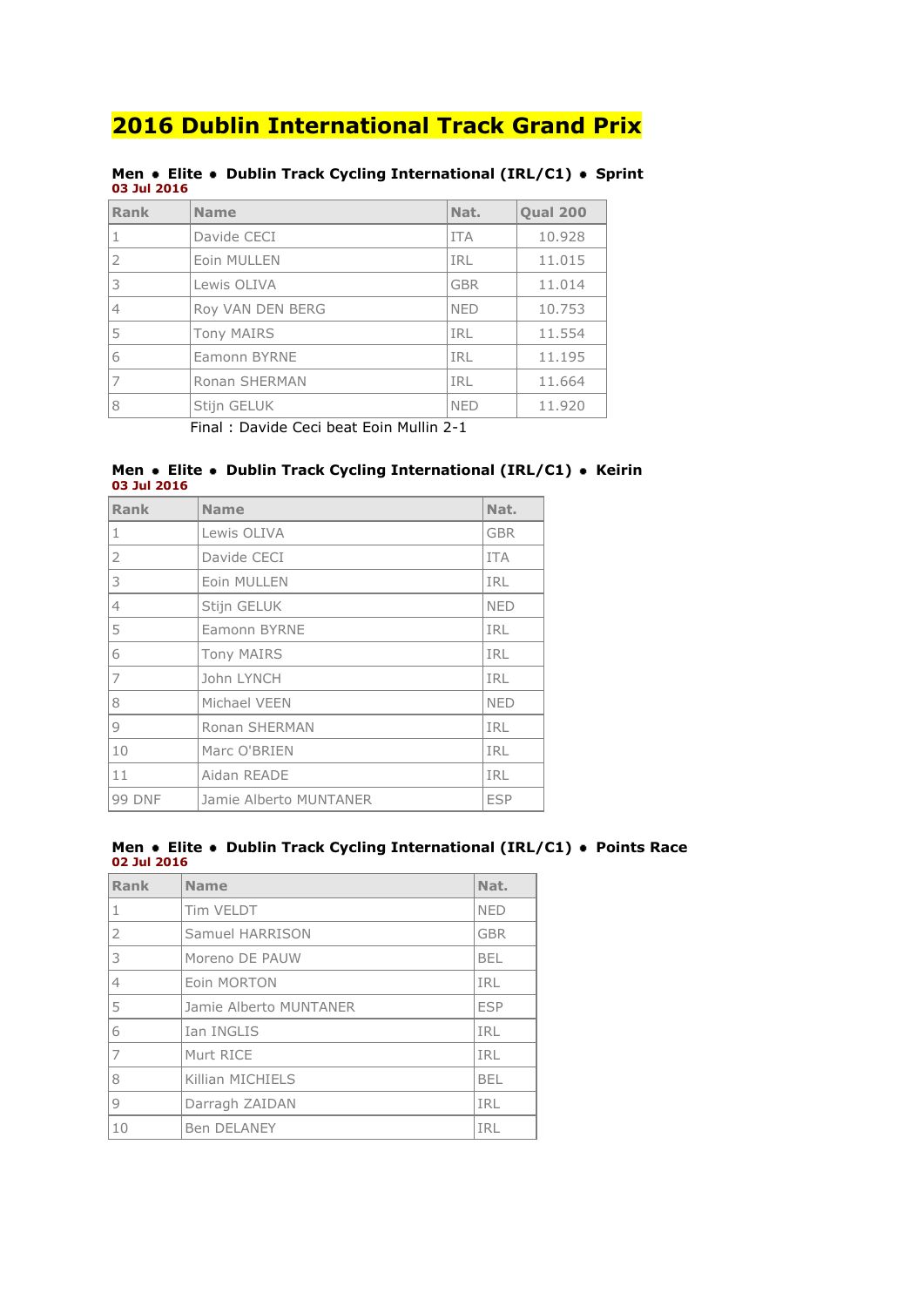| Rank           | <b>Name</b>             | Nat.       |
|----------------|-------------------------|------------|
| $\mathbf{1}$   | <b>Maximilian BEYER</b> | <b>GER</b> |
| $\overline{2}$ | Lucas LIB               | <b>GER</b> |
| 3              | Tim VELDT               | <b>NED</b> |
| $\overline{4}$ | Moreno DE PAUW          | <b>BEL</b> |
| 5              | Killian MICHIELS        | <b>BEL</b> |
| 6              | <b>Eoin MORTON</b>      | <b>IRL</b> |
| 7              | Darragh ZAIDAN          | IRL        |
| 8              | John LYNCH              | <b>IRL</b> |
| 9              | Murt RICE               | <b>IRL</b> |
| 10             | Thomas O'BRIEN          | IRL        |
| 11             | Aidan READE             | <b>IRL</b> |
| 12             | Ian INGLIS              | <b>IRL</b> |
| 13             | Oisin HOGAN             | <b>IRL</b> |
| 14             | Michael VEEN            | <b>NED</b> |
| 15             | Ben DELANEY             | <b>IRL</b> |
| 16             | Hugo BRENNAN            | IRL        |
| 17             | Fionn SHERIDAN          | <b>IRL</b> |
| <b>DNS</b>     | Jamie Alberto MUNTANER  | <b>ESP</b> |
| <b>DNS</b>     | David SWIFT             | <b>IRL</b> |
| <b>DNS</b>     | Matthew MCCULLAGH       | <b>IRL</b> |
| <b>DNS</b>     | Samuel HARRISON         | <b>GBR</b> |

**Men • Elite • Dublin Track Cycling International (IRL/C1) • Scratch 02 Jul 2016**

#### **Men Elite Dublin Track Cycling International (IRL/C1) Omnium 03 Jul 2016**

| Rank           | <b>Name</b>            | Nat.       | <b>Result</b> |
|----------------|------------------------|------------|---------------|
| 1              | Lucas LIB              | <b>GER</b> | 220           |
| $\overline{2}$ | Maximilian BEYER       | <b>GER</b> | 213           |
| 3              | Moreno DE PAUW         | <b>BEL</b> | 207           |
| $\overline{4}$ | Killian MICHIELS       | <b>BEL</b> | 191           |
| 5              | Tim VELDT              | <b>NED</b> | 182           |
| 6              | Eoin MORTON            | <b>IRL</b> | 160           |
| 7              | Darragh ZAIDAN         | <b>IRL</b> | 143           |
| 8              | Murt RICE              | <b>IRL</b> | 114           |
| 9              | Jamie Alberto MUNTANER | <b>ESP</b> | 114           |
| 10             | Ben DELANEY            | <b>IRL</b> | 94            |
| 11             | John LYNCH             | <b>IRL</b> | 28            |
| 12             | Aidan READE            | <b>IRL</b> | $-37$         |
| <b>99 DNF</b>  | Oisin HOGAN            | IRL        |               |
| <b>99 DNF</b>  | Hugo BRENNAN           | <b>IRL</b> |               |
| <b>99 DNF</b>  | Fionn SHERIDAN         | <b>IRL</b> |               |
| <b>99 DNF</b>  | David SWIFT            | <b>IRL</b> |               |
| <b>99 DNF</b>  | Matthew MCCULLAGH      | IRL        |               |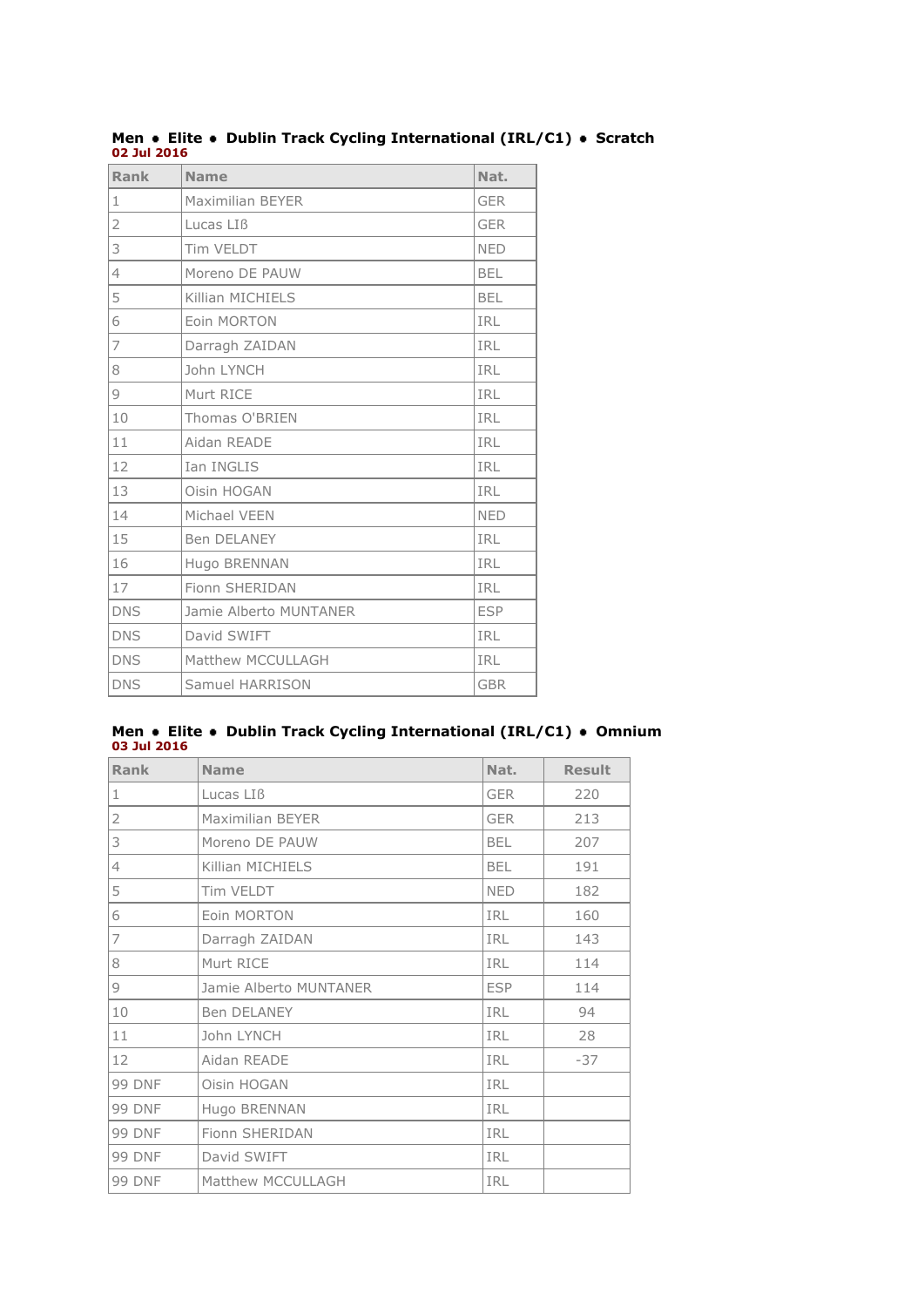| Rank | <b>Name</b>       | Nat.       | <b>Ride off Time</b> |
|------|-------------------|------------|----------------------|
|      | Lucas LIB         | <b>GFR</b> | 04:48.039            |
|      | <b>Marc POTTS</b> |            | 04:50.840            |
|      | Killian MICHIELS  | 'BEI       | 04:54.080            |
|      | Eoin MORTON       |            | 04:56.380            |

**Men Elite Dublin Track Cycling International (IRL/C1) 4km Individual Pursuit 03 Jul 2016**

#### **Women Elite Dublin Track Cycling International (IRL/C1) Points Race 02 Jul 2016**

| Rank           | <b>Name</b>           | Nat.       |
|----------------|-----------------------|------------|
| 1              | Verena EBERHARDT      | AUT        |
| $\overline{2}$ | Lydia GURLEY          | IRL        |
| 3              | Abigail DENTUS        | <b>GBR</b> |
| 4              | Annasley PARK         | <b>GBR</b> |
| 5              | Catalina RAYO RAMIS   | <b>ESP</b> |
| 6              | Josie KNIGHT          | IRL        |
| 7              | Orla HENDRON          | IRL        |
| 8              | <b>Autumn Collins</b> | IRL        |
| $\mathsf{Q}$   | Ellie SIGMOND         | <b>USA</b> |
| <b>DNS</b>     | Susie MITCHELL        | IRL        |

#### **Women** • Elite • Dublin Track Cycling International (IRL/C1) • Keirin **03 Jul 2016** H.

| Rank           | <b>Name</b>           | Nat.       |
|----------------|-----------------------|------------|
| 1              | Eimear MORAN          | <b>IRL</b> |
| $\overline{2}$ | Verena EBERHARDT      | AUT        |
| 3              | Abigail DENTUS        | <b>GBR</b> |
| 4              | Catalina RAYO RAMIS   | <b>ESP</b> |
| 5              | <b>Autumn Collins</b> | IRL        |
| 6              | Orla HENDRON          | IRL        |
| $\overline{7}$ | Pamella VALERIA       | <b>BRA</b> |
| <b>DNS</b>     | Susie MITCHELL        | IRL        |

### **Women Elite Dublin Track Cycling International (IRL/C1) 3km Individual Pursuit 03 Jul 2016**

| Rank | <b>Name</b>          | INat.      | Medal Ride offs |
|------|----------------------|------------|-----------------|
|      | Eileen BURNS         | IRL        | 03.57.947       |
|      | <b>Annasley PARK</b> | GBR        | 04.03.299       |
|      | Verena EBERHARDT     | AUT        | Catch           |
|      | Catalina RAYO RAMIS  | <b>FSP</b> | Catch           |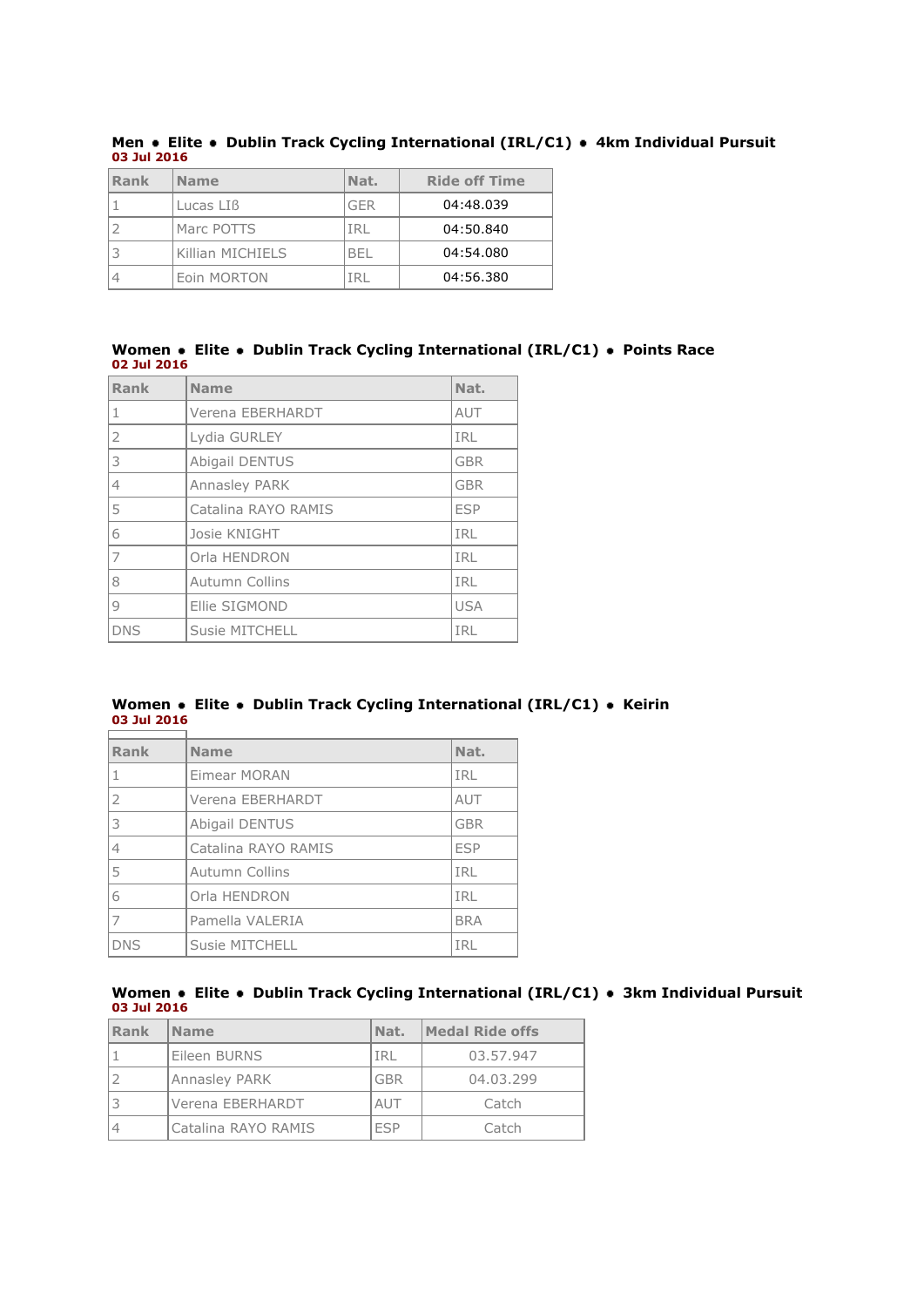| Rank          | <b>Name</b>         | Nat.       | <b>Result</b> |
|---------------|---------------------|------------|---------------|
|               | Abigail DENTUS      | <b>GBR</b> | 222           |
| $\mathcal{P}$ | Josie KNIGHT        | IRL        | 208           |
| 3             | Verena EBERHARDT    | AUT        | 203           |
|               | Annasley PARK       | <b>GBR</b> | 186           |
|               | Susie MITCHELL      | <b>IRL</b> | 184           |
| 6             | Lydia GURLEY        | <b>IRL</b> | 159           |
|               | Catalina RAYO RAMIS | <b>ESP</b> | 129           |
| <b>99 DNF</b> | Ellie SIGMOND       | <b>USA</b> |               |

#### **Women Elite Dublin Track Cycling International (IRL/C1) Omnium 03 Jul 2016**

#### **Women • Elite • Dublin Track Cycling International (IRL/C1) • Scratch 03 Jul 2016**

| Rank          | <b>Name</b>         | Nat.       |
|---------------|---------------------|------------|
| $\mathbf{1}$  | Abigail DENTUS      | <b>GBR</b> |
| 2             | Verena EBERHARDT    | AUT        |
| 3             | Annasley PARK       | <b>GBR</b> |
| 4             | Eimear MORAN        | <b>IRL</b> |
| 5             | Lydia GURLEY        | <b>IRL</b> |
| 6             | Orla HENDRON        | <b>IRL</b> |
| 7             | Catalina RAYO RAMIS | <b>ESP</b> |
| 8             | Autumn Collins      | <b>IRL</b> |
| <b>99 DNF</b> | Pamella VALERIA     | <b>BRA</b> |
| <b>DNS</b>    | Susie MITCHELL      | <b>IRL</b> |
| <b>DNS</b>    | Josie KNIGHT        | IRL        |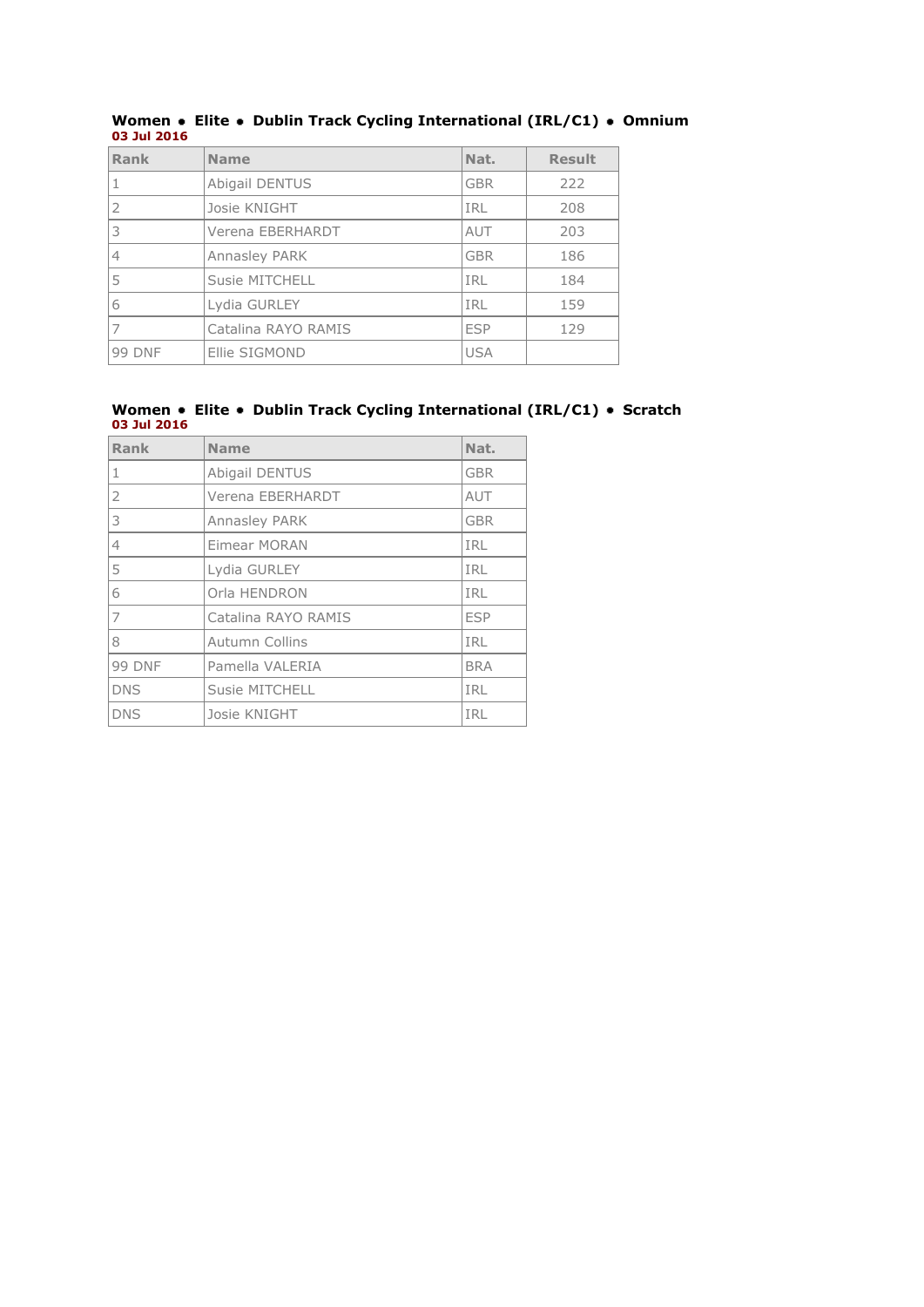| Rank           | <b>Name</b>             | Nat.       |
|----------------|-------------------------|------------|
| $\mathbf{1}$   | Lewis Alexander OLIVA   | <b>GBR</b> |
| 2              | Callum Crichton SKINNER | <b>GBR</b> |
| 3              | Francesco CECI          | <b>ITA</b> |
| $\overline{4}$ | Eoin MULLEN             | <b>IRL</b> |
| 5              | <b>Tobias WACHTER</b>   | <b>GER</b> |
| 6              | Itmar ESTEBAN HERRAIZ   | <b>ESP</b> |
| 7              | Hodei MAZQUIARAN URIA   | <b>ESP</b> |
| 8              | Eamonn BYRNE            | <b>IRL</b> |
| 9              | <b>Tony MAIRS</b>       | <b>IRL</b> |
| 10             | Ronan SHERMAN           | <b>IRL</b> |
| 11             | Colm O'CUINNEAGAIN      | <b>IRL</b> |
| 12             | Shane O'HARA            | <b>IRL</b> |
| 13             | David SWIFT             | <b>IRL</b> |
| 14             | Thomas O'BRIEN          | IRL        |

#### **Men • Elite • Irish International Track GP (IRL/C1) • Sprint 12 Jul 2015**

#### **Men Elite Irish International Track GP (IRL/C1) Points Race 12 Jul 2015**

| <b>Rank</b>    | <b>Name</b>              | Nat.       |
|----------------|--------------------------|------------|
| 1              | Regan GOUGH              | <b>NZL</b> |
| 2              | Alexander Einarson PEREZ | <b>NOR</b> |
| 3              | Murt RICE                | IRL        |
| $\overline{4}$ | <b>Ben DELANEY</b>       | <b>IRL</b> |
| 5              | Matthew MCCULLAGH        | IRL        |
| 6              | <b>Roy EEFTING</b>       | <b>NED</b> |
| 17             | Shane O'HARA             | <b>IRL</b> |
| 8              | <b>Brendan WHELAN</b>    | IRL        |
| 9              | Thomas O'BRIEN           | <b>IRL</b> |
| 10             | Patrick WITHERS          | <b>IRL</b> |
| 11             | David SWIFT              | IRL        |
| 12             | Ronan SHERMAN            | IRL        |

#### **Men Elite Irish International Track GP (IRL/C1) Keirin 12 Jul 2015**

| Rank | <b>Name</b>             | Nat.       |
|------|-------------------------|------------|
|      | Callum Crichton SKINNER | <b>GBR</b> |
|      | Francesco CECI          | <b>ITA</b> |
| 3    | Lewis Alexander OLIVA   | <b>GBR</b> |
|      | Hodei MAZOUIARAN URIA   | <b>FSP</b> |
|      | Itmar ESTEBAN HERRAIZ   | <b>FSP</b> |
|      | Ronan SHERMAN           | TR.        |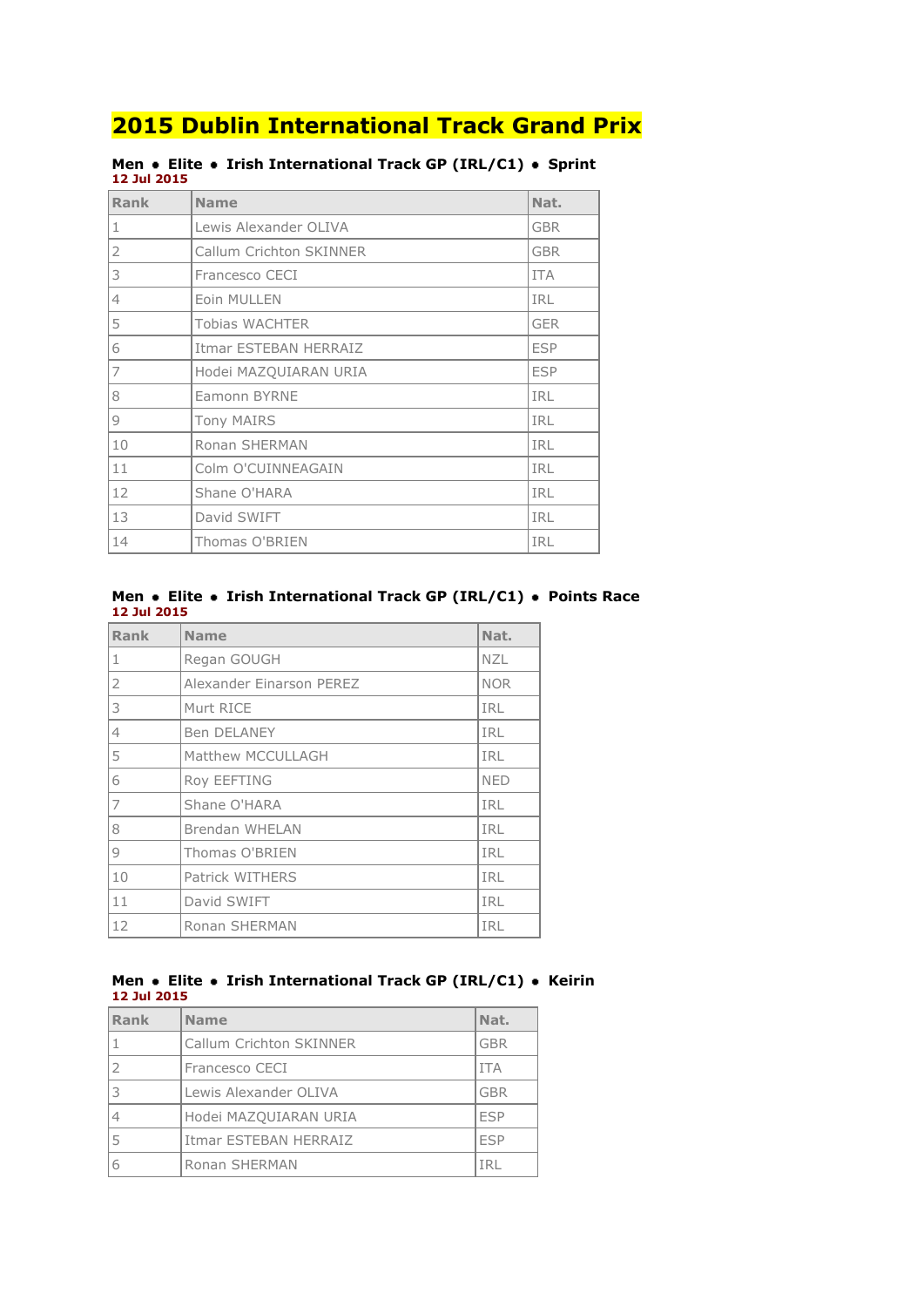| Tobias WACHTER | GFR |
|----------------|-----|
| Eamonn BYRNE   |     |
| Hugo BRENNAN   |     |
| Brendan WHELAN |     |

#### **Men • Elite • Irish International Track GP (IRL/C1) • Scratch 12 Jul 2015**

| Rank           | <b>Name</b>             | Nat.       |
|----------------|-------------------------|------------|
| $1\,$          | <b>Maximilian BEYER</b> | <b>GER</b> |
| $\overline{2}$ | Moreno DE PAUW          | <b>BEL</b> |
| 3              | Alex FRAME              | <b>NZL</b> |
| $\overline{4}$ | Regan GOUGH             | <b>NZL</b> |
| 5              | Martyn IRVINE           | <b>IRL</b> |
| 6              | Tim VELDT               | <b>NED</b> |
| 7              | Lucas LIB               | <b>GER</b> |
| 8              | John LYNCH              | <b>IRL</b> |
| 9              | Fredrik STEEN           | <b>NOR</b> |
| 10             | Matthew MCCULLAGH       | IRL        |
| 11             | Thomas O'BRIEN          | <b>IRL</b> |
| 12             | Patrick WITHERS         | <b>IRL</b> |
| <b>99 DNF</b>  | <b>Ben DELANEY</b>      | <b>IRL</b> |
| <b>99 DNF</b>  | Hugo BRENNAN            | <b>IRL</b> |
| <b>99 DNF</b>  | David SWIFT             | <b>IRL</b> |
| <b>99 DNF</b>  | Colm O'CUINNEAGAIN      | <b>IRL</b> |
| <b>99 DNF</b>  | Murt RICE               | <b>IRL</b> |
| <b>99 DNF</b>  | Shane O'HARA            | <b>IRL</b> |
| <b>99 DNF</b>  | Ronan SHERMAN           | IRL        |
| <b>99 DNF</b>  | Darragh ZAIDAN          | <b>IRL</b> |
| <b>99 DNF</b>  | Brendan WHELAN          | <b>IRL</b> |

#### **Men Elite Irish International Track GP (IRL/C1) 4km Individual Pursuit 12 Jul 2015**

| Rank           | <b>Name</b>        | Nat.       |
|----------------|--------------------|------------|
| 1              | Regan GOUGH        | <b>NZL</b> |
| $\overline{2}$ | Martyn IRVINE      | IRL        |
| 3              | Roy EEFTING        | <b>NED</b> |
| 4              | Eoin MORTON        | IRL        |
| 5              | <b>Ben DELANEY</b> | IRL        |
| <b>99 DNF</b>  | Lucas LIB          | <b>GER</b> |
| <b>99 DNF</b>  | Fredrik STEEN      | <b>NOR</b> |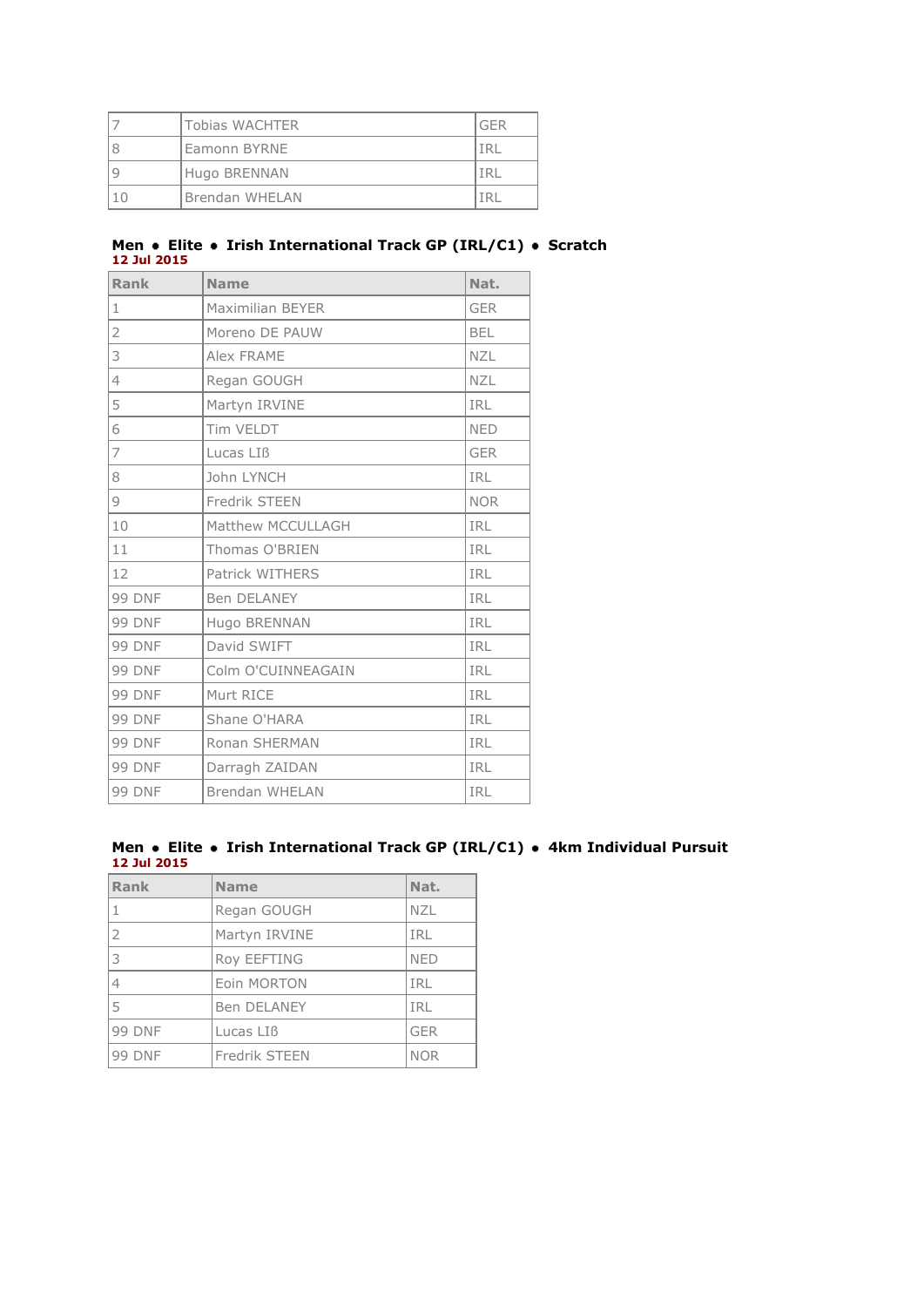| Rank           | <b>Name</b>              | Nat.       |
|----------------|--------------------------|------------|
| 1              | Nick KERGOZOU            | <b>NZL</b> |
| $\overline{2}$ | Cameron KARWOWSKI        | <b>NZL</b> |
| 3              | Jasper DE BUYST          | <b>BEL</b> |
| $\overline{4}$ | <b>Maximilian BEYER</b>  | <b>GER</b> |
| 5              | Martyn IRVINE            | IRL        |
| 6              | Roy EEFTING              | <b>NED</b> |
| 7              | Lucas LIB                | <b>GER</b> |
| 8              | Tim VELDT                | <b>NED</b> |
| 9              | Moreno DE PAUW           | <b>BEL</b> |
| 10             | Alex FRAME               | <b>NZL</b> |
| 11             | Alexander Einarson PEREZ | <b>NOR</b> |
| 12             | Fredrik STEEN            | <b>NOR</b> |
| 13             | Darragh ZAIDAN           | <b>IRL</b> |
| 14             | John LYNCH               | <b>IRL</b> |

#### **Men Elite Irish International Track GP (IRL/C1) Omnium 12 Jul 2015**

#### **Women Elite Irish International Track GP (IRL/C1) Points Race 12 Jul 2015**

| Rank           | <b>Name</b>          | Nat.       |
|----------------|----------------------|------------|
| 1              | Alzbeta PAVLENDOVA   | <b>SVK</b> |
| $\overline{2}$ | Amy ROBERTS          | <b>GBR</b> |
| 3              | Tatiana GUDERZO      | <b>ITA</b> |
| $\overline{4}$ | Caroline RYAN        | <b>IRL</b> |
| 5              | Lydia GURLEY         | <b>IRL</b> |
| 6              | Ana USABIAGA BALERDI | <b>ESP</b> |
| 7              | Roisin KENNEDY       | <b>IRL</b> |
| <b>99 DNF</b>  | Rachel WITHERS       | TRI        |

#### **Women Elite Irish International Track GP (IRL/C1) Keirin 12 Jul 2015**

| Rank           | <b>Name</b>           | Nat.       |
|----------------|-----------------------|------------|
| 1              | Tania CALVO BARBERO   | <b>ESP</b> |
| $\overline{2}$ | Helena CASAS ROIGE    | <b>FSP</b> |
| 3              | Alzbeta PAVLENDOVA    | <b>SVK</b> |
| 4              | Eimear MORAN          | IRL        |
| 5              | <b>Susie MITCHELL</b> | IRL        |
| 6              | Amy ROBERTS           | <b>GBR</b> |
| 7              | Shannon MCCURLEY      | IRL        |
| 8              | Sarah GUNN            | <b>TRI</b> |
|                | Tatiana GUDERZO       | <b>TTA</b> |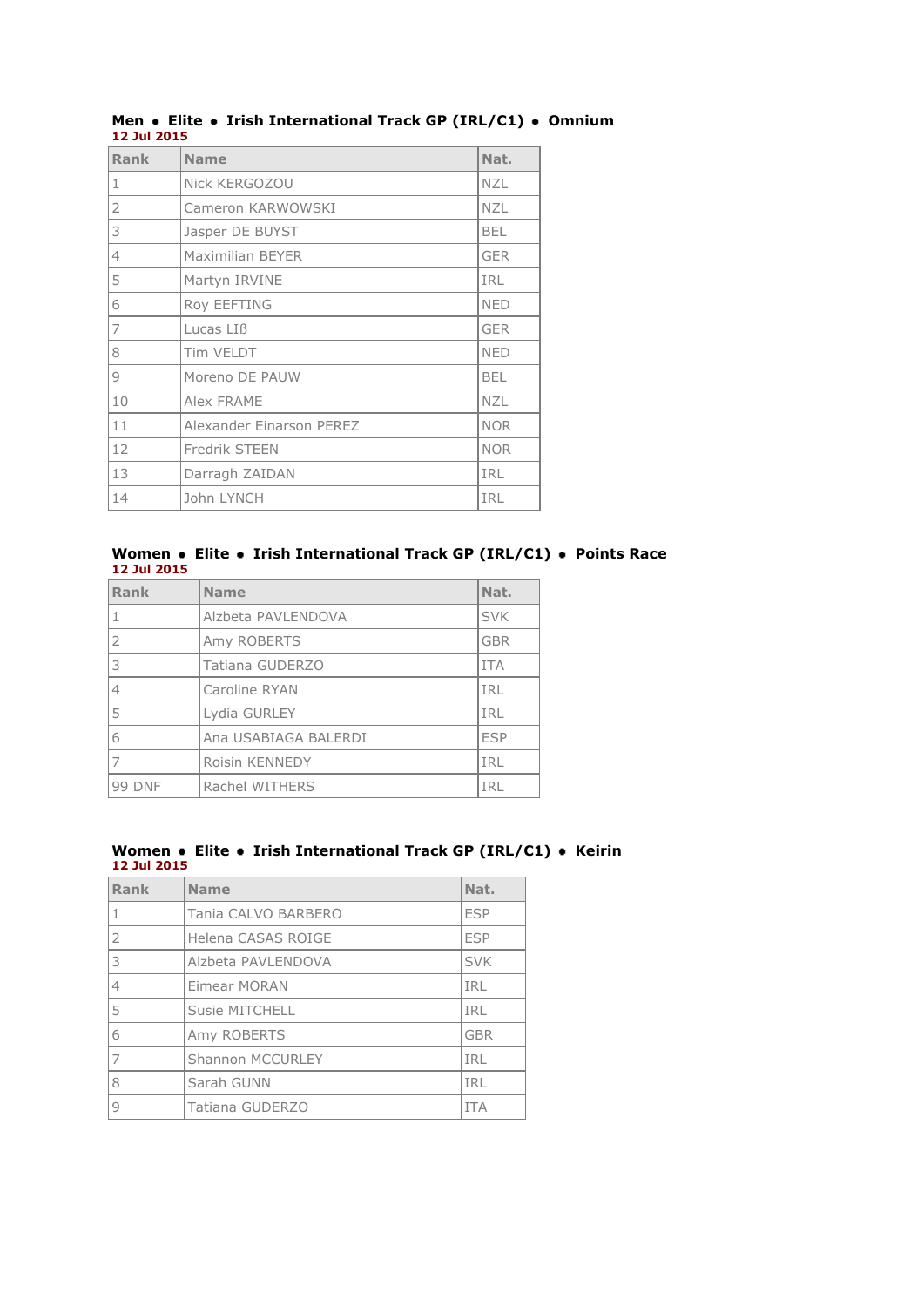#### **Women • Elite • Irish International Track GP (IRL/C1) • Scratch 12 Jul 2015**

| Rank           | <b>Name</b>                | Nat.       |
|----------------|----------------------------|------------|
| 1              | Kirsten WILD               | <b>NED</b> |
| $\mathcal{P}$  | Amalie DIDERIKSEN          | <b>DEN</b> |
| 3              | Simona FRAPPORTI           | <b>ITA</b> |
| $\overline{4}$ | Alzbeta PAVLENDOVA         | <b>SVK</b> |
| 5              | Anita Yvonne STENBERG      | <b>NOR</b> |
| 6              | Lydia BOYLAN               | IRL        |
| 7              | Leire OLABERRIA DORRONSORO | <b>ESP</b> |
| 8              | Ana USABIAGA BALERDI       | <b>ESP</b> |
| 9              | Eimear MORAN               | IRL        |
| 10             | Tatiana GUDERZO            | <b>TTA</b> |
| 11             | Susie MITCHELL             | IRL        |

#### **Women Elite Irish International Track GP (IRL/C1) 3km Individual Pursuit 12 Jul 2015**

| Rank          | <b>Name</b>                | Nat.       |
|---------------|----------------------------|------------|
| 1             | Caroline RYAN              | IRL        |
| <sup>2</sup>  | Tatiana GUDERZO            | <b>ITA</b> |
| l 3           | Leire OLABERRIA DORRONSORO | <b>ESP</b> |
| 4             | Anita Yvonne STENBERG      | <b>NOR</b> |
| <b>99 DNF</b> | Amalie DIDERIKSEN          | <b>DEN</b> |
| <b>DNS</b>    | Lydia GURLEY               | IRL        |

### **Women** • Elite • Irish International Track GP (IRL/C1) • Omnium **12 Jul 2015**

| Rank           | <b>Name</b>                | Nat.       |
|----------------|----------------------------|------------|
| 1              | Kirsten WILD               | <b>NED</b> |
| 2              | Amalie DIDERIKSEN          | <b>DEN</b> |
| 3              | Leire OLABERRIA DORRONSORO | <b>ESP</b> |
| $\vert$ 4      | Simona FRAPPORTI           | <b>ITA</b> |
| 15             | Lydia BOYLAN               | <b>IRL</b> |
| 6              | Alzbeta PAVLENDOVA         | <b>SVK</b> |
| 17             | Anita Yvonne STENBERG      | <b>NOR</b> |
| 8              | Tatiana GUDERZO            | <b>ITA</b> |
| $\overline{9}$ | Josie KNIGHT               | IRL        |
| 10             | Amy ROBERTS                | <b>GBR</b> |
| 11             | Lydia GURLEY               | IRL        |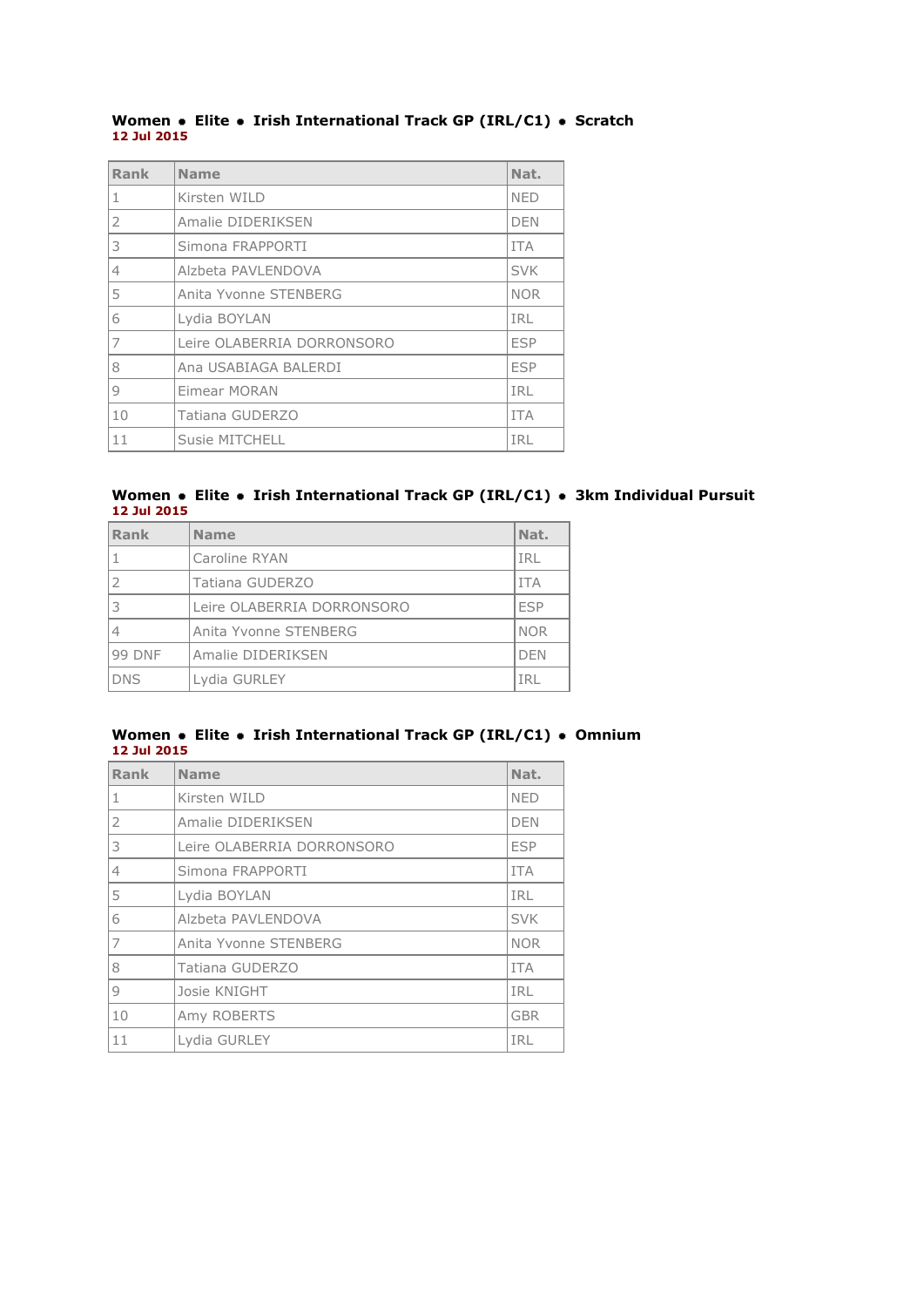**Men Elite Irish International Track GP (IRL/C1) Omnium 13 Jul 2014**

| <b>Rank</b>    | <b>Name</b>       | Nat.       |
|----------------|-------------------|------------|
| 11             | Lucas LIB         | <b>GER</b> |
| $\overline{2}$ | Maximilian BEYER  | <b>GER</b> |
| 3              | Martyn IRVINE     | <b>IRL</b> |
| $\overline{4}$ | Lindsay DE VYLDER | <b>BEL</b> |
| 5              | Javan NULTY       | <b>IRL</b> |
| 6              | Ryan MULLEN       | <b>IRL</b> |
| 17             | Simon RYAN        | <b>IRL</b> |
| 8              | John LYNCH        | <b>IRL</b> |
| $\overline{9}$ | Darragh ZAIDAN    | <b>IRL</b> |
| 10             | Fionn SHERIDAN    | <b>IRL</b> |
| 11             | Matthew MCCULLAGH | <b>IRL</b> |
| 12             | David PEELO       | <b>IRL</b> |
| 13             | Keith MEGHAN      | <b>IRL</b> |
| <b>99 DNF</b>  | Fernando SIKORA   | <b>BRA</b> |
| <b>99 DNF</b>  | Georg REINBRECHT  | AUT        |

#### **Men • Elite • Irish International Track GP (IRL/C1) • Sprint 12 Jul 2014**

| <b>Rank</b>    | <b>Name</b>       | Nat.       |
|----------------|-------------------|------------|
| $\mathbf{1}$   | Eoin MULLEN       | <b>IRL</b> |
| 2              | Hugo HAAK         | <b>NED</b> |
| 3              | Fernando SIKORA   | <b>BRA</b> |
| $\overline{4}$ | Eamonn BYRNE      | <b>IRL</b> |
| 5              | <b>Tony MAIRS</b> | <b>IRL</b> |
| 6              | Daan VAN NORDEN   | <b>NED</b> |
| $\overline{7}$ | Philip RYAN       | IRL        |
| 8              | Ronan SHERMAN     | IRL        |
| 9              | Lindsay DE VYLDER | <b>BEL</b> |
| 10             | Hugo BRENNAN      | IRL        |
| 11             | Peter BENNETT     | <b>IRL</b> |
| 12             | Maximilian BEYER  | <b>GER</b> |
| 13             | David NEILL       | IRL        |
| 14             | Jason HOWICK      | <b>IRL</b> |
| 15             | Simon RYAN        | <b>IRL</b> |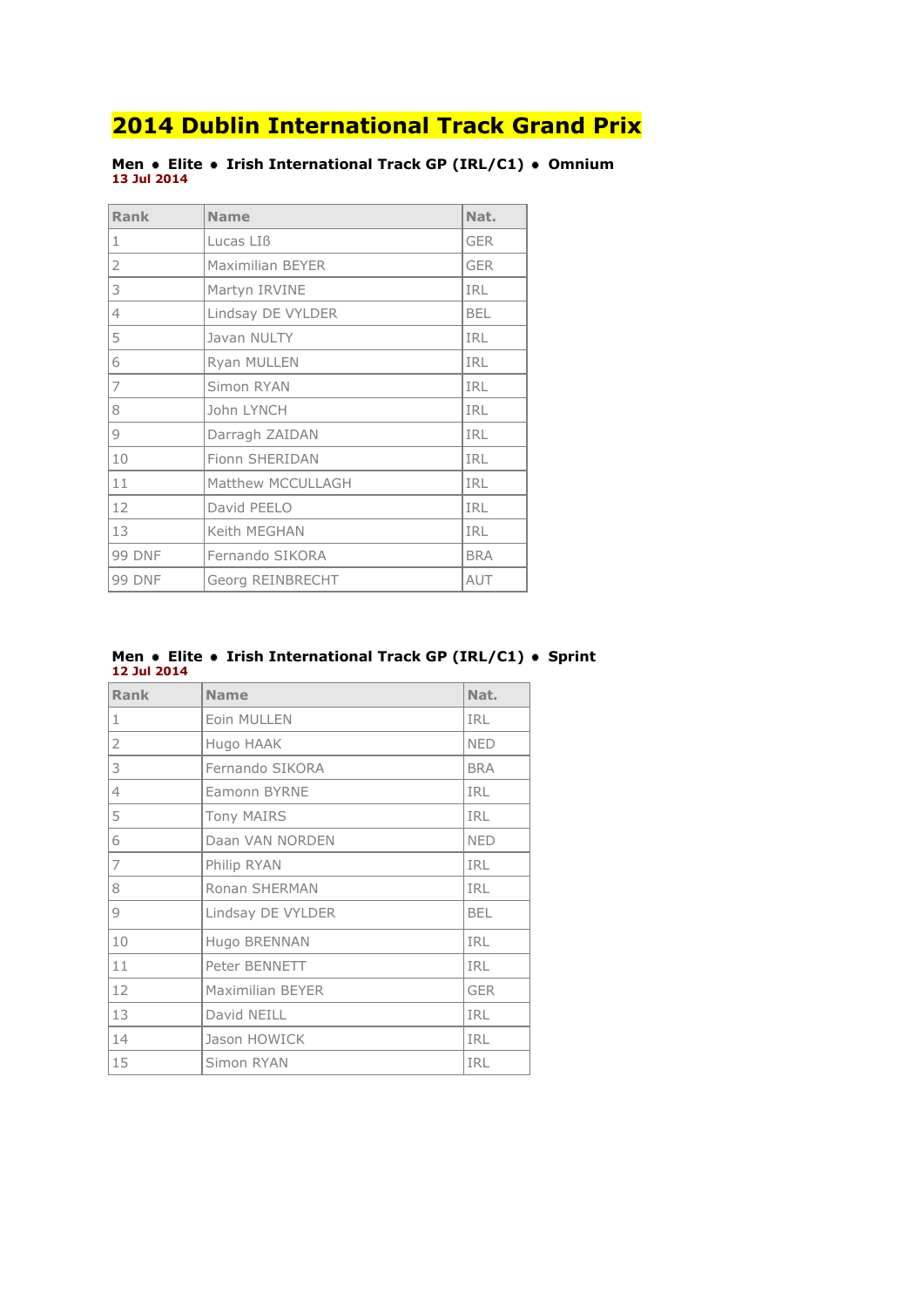| Rank           | <b>Name</b>       | Nat.       |
|----------------|-------------------|------------|
| 1              | Hugo HAAK         | <b>NED</b> |
| 2              | Fernando SIKORA   | <b>BRA</b> |
| 3              | Eoin MULLEN       | <b>IRL</b> |
| $\overline{4}$ | Lucas LIB         | <b>GER</b> |
| 5              | Eamonn BYRNE      | <b>IRL</b> |
| 6              | Hugo BRENNAN      | <b>IRL</b> |
| $\overline{7}$ | Daan VAN NORDEN   | <b>NED</b> |
| 8              | Jason HOWICK      | IRL        |
| $\circ$        | Lindsay DE VYLDER | <b>BEL</b> |
| 10             | Ronan SHERMAN     | <b>IRL</b> |
| 11             | Philip RYAN       | <b>IRL</b> |

### **Men Elite Irish International Track GP (IRL/C1) Keirin 13 Jul 2014**

### **Women • Elite • Irish International Track GP (IRL/C1) • Scratch 13 Jul 2014**

| Rank           | <b>Name</b>             | Nat.       |
|----------------|-------------------------|------------|
| $\mathbf{1}$   | <b>Shannon MCCURLEY</b> | <b>IRL</b> |
| 2              | Sarah INGHELBRECHT      | <b>BEL</b> |
| $\overline{3}$ | Catalina RAYO RAMIS     | <b>ESP</b> |
| $\overline{4}$ | Caroline RYAN           | IRL        |
| 5              | <b>Susie MITCHELL</b>   | <b>IRL</b> |
| 6              | Gabriela GOMES          | <b>BRA</b> |
| $\overline{7}$ | Rachel WITHERS          | IRL        |
| 8              | Roisin KENNEDY          | IRL        |
| <b>99 DNF</b>  | Kayleigh GIBBONS        | IRL        |

### **2014 Women Elite Irish International Track GP (IRL/C1) Omnium 13 Jul 2014**

| Rank | <b>Name</b>             | Nat.       |
|------|-------------------------|------------|
|      | Caroline RYAN           | IRL        |
|      | Catalina RAYO RAMIS     | <b>FSP</b> |
| 3    | Sarah INGHELBRECHT      | <b>BFI</b> |
|      | Gabriela GOMES          | <b>BRA</b> |
| 5    | <b>Shannon MCCURLEY</b> | IRL        |
| 6    | Charlotte MACDONALD     | GBR        |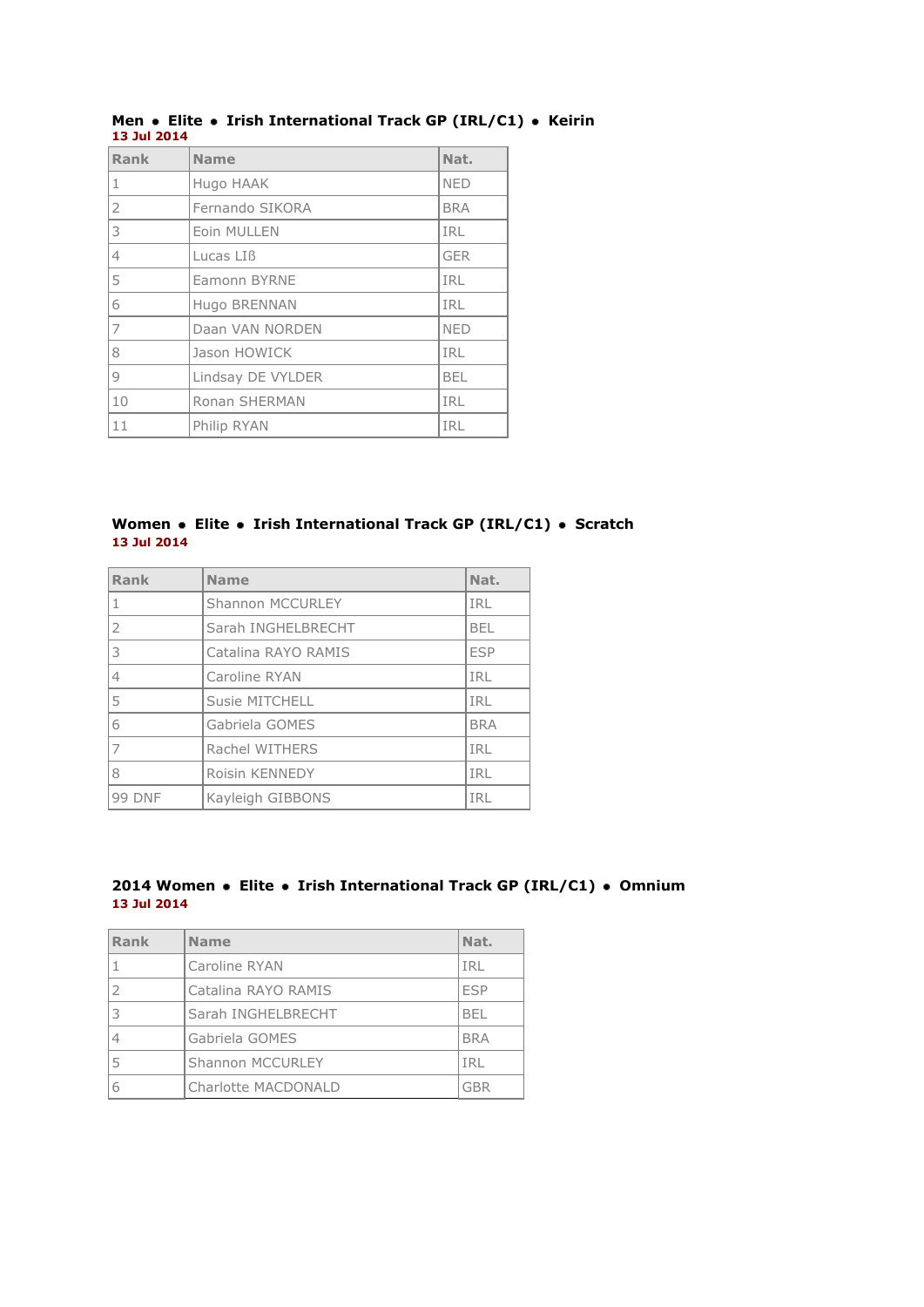### **Women Elite Irish International Track GP (IRL/C1) Keirin 13 Jul 2014**

| Rank           | Name                    | Nat.       |
|----------------|-------------------------|------------|
| 1              | Gabriela GOMES          | <b>BRA</b> |
| $\overline{2}$ | <b>Shannon MCCURLEY</b> | <b>IRL</b> |
| l 3            | Sarah INGHELBRECHT      | <b>BEL</b> |
| $\overline{4}$ | <b>Susie MITCHELL</b>   | IRL        |
| 5              | Kayleigh GIBBONS        | <b>IRL</b> |
| 6              | Catalina RAYO RAMIS     | <b>ESP</b> |
| <b>99 DNF</b>  | Charlotte MACDONALD     | <b>GBR</b> |
| $1\,$          | Gabriela GOMES          | <b>BRA</b> |
| 2              | <b>Shannon MCCURLEY</b> | <b>IRL</b> |
| 3              | Sarah INGHELBRECHT      | <b>BEL</b> |
| $\overline{4}$ | <b>Susie MITCHELL</b>   | <b>IRL</b> |
| 5              | Kayleigh GIBBONS        | <b>IRL</b> |
| 6              | Catalina RAYO RAMIS     | <b>ESP</b> |
| <b>99 DNF</b>  | Charlotte MACDONALD     | <b>GBR</b> |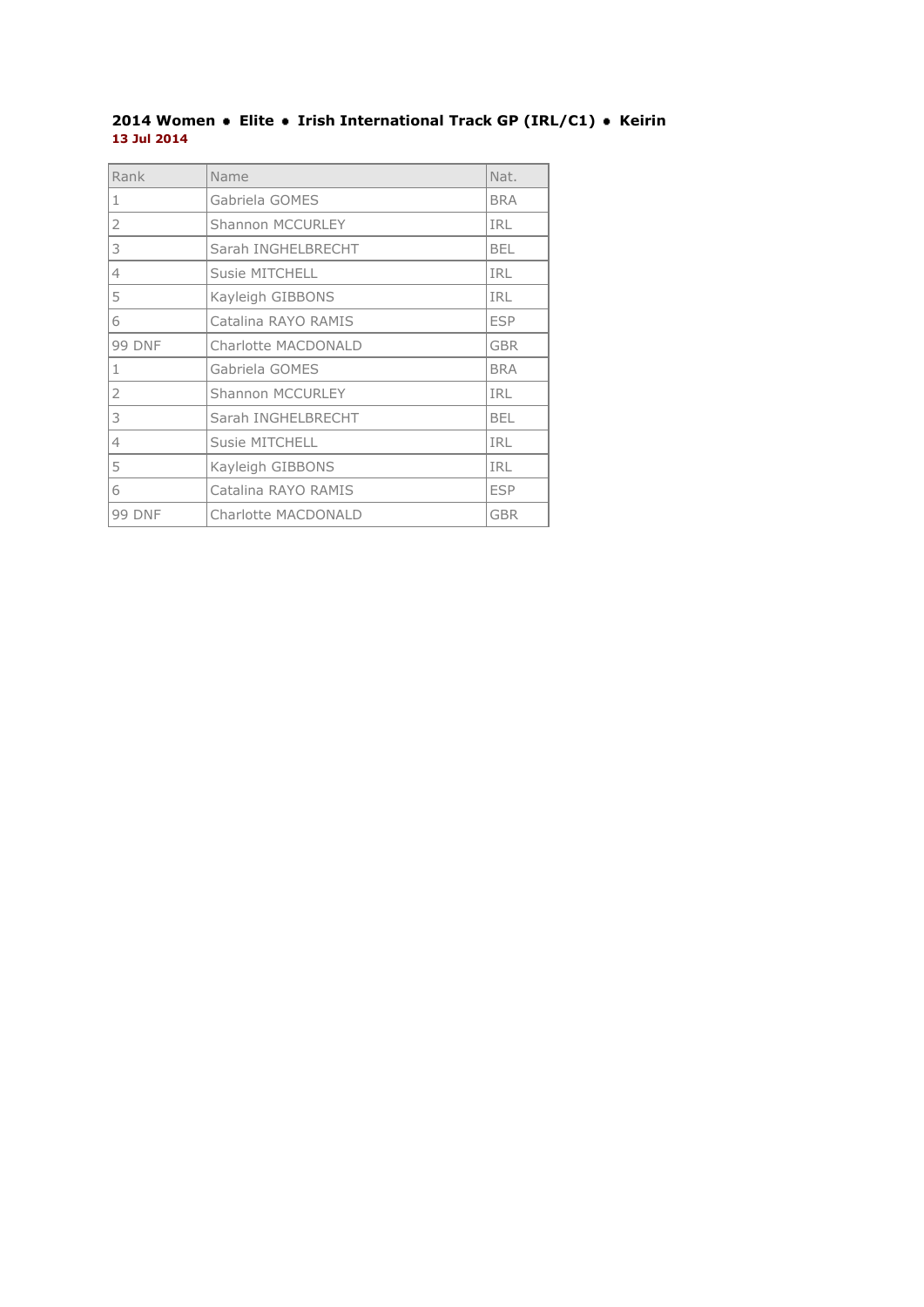### **Men** • Elite • Irish International Track GP (IRL/2) • Sprint **06 Jul 2013**

| <b>Rank</b>    | <b>Name</b>             | Nat.       |
|----------------|-------------------------|------------|
| $\mathbf{1}$   | Eoin MULLEN             | <b>IRL</b> |
| $\overline{2}$ | Hugo BARRETTE           | CAN        |
| 3              | John PAUL               | <b>GBR</b> |
| $\overline{4}$ | Nils VAN 'T HOENDERDAAL | <b>NED</b> |
| 5              | <b>Bart HOMMES</b>      | <b>NED</b> |
| 6              | <b>Tony MAIRS</b>       | <b>IRL</b> |
| $\overline{7}$ | Martin OSMAN            | <b>GBR</b> |
| 8              | Philip RYAN             | <b>IRL</b> |
| 9              | Hugo BRENNAN            | IRL        |
| 10             | Eamonn BYRNE            | <b>IRL</b> |
| 11             | Fionn SHERIDAN          | IRL        |
| 12             | Javan NULTY             | <b>IRL</b> |
| 13             | Colm O'CUINNEAGAIN      | <b>IRL</b> |
| 14             | Rob BISHOP              | <b>GBR</b> |
| 15             | Mark BARFIELD           | <b>GBR</b> |
| 16             | David O'BRIEN           | <b>IRL</b> |

#### **Men Elite Irish International Track GP (IRL/2) Points Race 06 Jul 2013** r

| Rank           | <b>Name</b>        | Nat.       |
|----------------|--------------------|------------|
| $\mathbf{1}$   | Michael VINK       | <b>NZL</b> |
| 2              | Jesper ASSELMAN    | <b>NED</b> |
| 3              | James MCCALLUM     | <b>GBR</b> |
| $\overline{4}$ | Javan NULTY        | IRL        |
| 5              | Niels VANDERAERDEN | <b>BEL</b> |
| 6              | Ryan MULLEN        | IRL        |
| 7              | <b>Ian INGLIS</b>  | IRL        |
| 8              | Christian BOSCH    | <b>NED</b> |
| 9              | John LYNCH         | <b>IRL</b> |
| 10             | Rob BISHOP         | <b>GBR</b> |
| 11             | Mark BARFIELD      | <b>GBR</b> |
| 12             | Gwyn Ó MURCHÚ      | IRL        |
| <b>99 DNF</b>  | Jason HOWICK       | IRL        |
| <b>99 DNF</b>  | Derek CUNNINGHAM   | IRL        |
| <b>99 DNF</b>  | David PEELO        | IRL        |
| <b>99 DNF</b>  | David NEILL        | IRL        |
| <b>99 DNF</b>  | Fionn SHERIDAN     | IRL        |
| <b>99 DNF</b>  | David O'BRIEN      | IRL        |
| <b>DNS</b>     | Martin OSMAN       | <b>GBR</b> |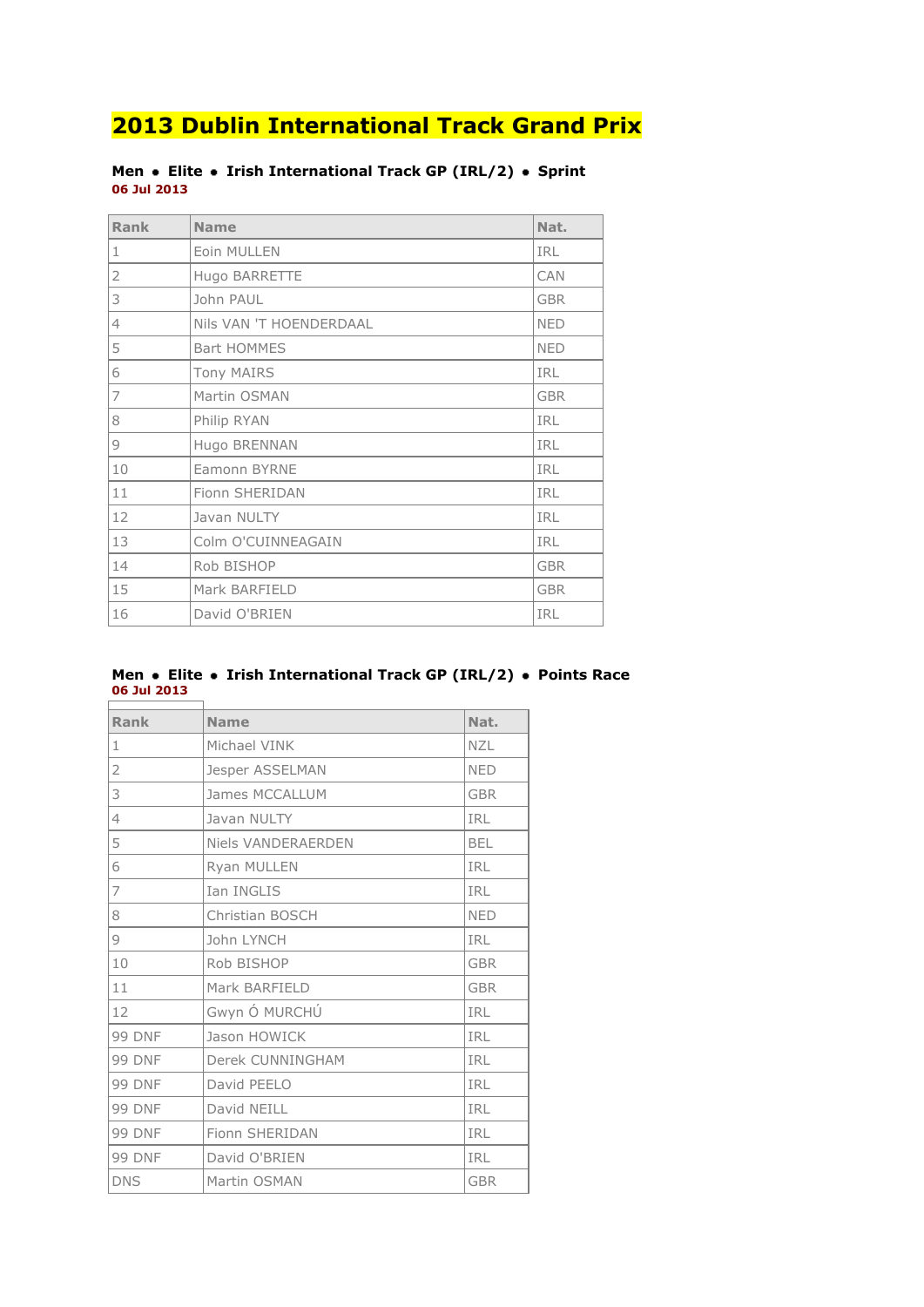| Rank | <b>Name</b>             | Nat.       |
|------|-------------------------|------------|
| 1    | Eoin MULLEN             | <b>IRL</b> |
| 2    | Hugo BARRETTE           | CAN        |
| 3    | John PAUL               | <b>GBR</b> |
| 4    | <b>Bart HOMMES</b>      | <b>NED</b> |
| 5    | Nils VAN 'T HOENDERDAAL | <b>NED</b> |
| 6    | <b>Eamonn BYRNE</b>     | <b>IRL</b> |
| 7    | Jason HOWICK            | <b>IRL</b> |
| 8    | Philip RYAN             | <b>IRL</b> |
| 9    | Hugo BRENNAN            | <b>IRL</b> |
| 10   | Fionn SHERIDAN          | <b>IRL</b> |
| 11   | Colm O'CUINNEAGAIN      | <b>IRL</b> |
| 12   | Gwyn Ó MURCHÚ           | IRL        |

**Men • Elite • Irish International Track GP (IRL/2) • Keirin 06 Jul 2013**

#### **Men • Elite • Irish International Track GP (IRL/2) • Scratch 06 Jul 2013**

| <b>Rank</b>    | <b>Name</b>           | Nat.       |
|----------------|-----------------------|------------|
| $1\,$          | Jesper ASSELMAN       | <b>NED</b> |
| $\overline{2}$ | Michael VINK          | <b>NZL</b> |
| 3              | Roy EEFTING           | <b>NED</b> |
| 4              | Ryan MULLEN           | <b>IRL</b> |
| 5              | Niels VANDERAERDEN    | <b>BEL</b> |
| 6              | <b>James MCCALLUM</b> | <b>GBR</b> |
| 7              | Christian BOSCH       | <b>NED</b> |
| 8              | Javan NULTY           | IRL        |
| 9              | John LYNCH            | IRL        |
| 10             | Keith MEGHAN          | IRL        |
| 11             | Derek CUNNINGHAM      | <b>IRL</b> |
| <b>99 DNF</b>  | Martin OSMAN          | <b>GBR</b> |
| <b>99 DNF</b>  | Mark BARFIELD         | <b>GBR</b> |
| <b>99 DNF</b>  | Rob BISHOP            | <b>GBR</b> |
| <b>99 DNF</b>  | David O'BRIEN         | <b>IRL</b> |
| <b>99 DNF</b>  | Fionn SHERIDAN        | IRL        |
| <b>99 DNF</b>  | Gwyn Ó MURCHÚ         | IRL        |
| <b>99 DNF</b>  | David NEILL           | IRL        |
| <b>99 DNF</b>  | Ian INGLIS            | IRL        |
| <b>99 DNF</b>  | David PEELO           | IRL        |
| <b>99 DNF</b>  | Jason HOWICK          | IRL        |

#### **Men Elite Irish International Track GP (IRL/2) 4km Individual Pursuit 06 Jul 2013**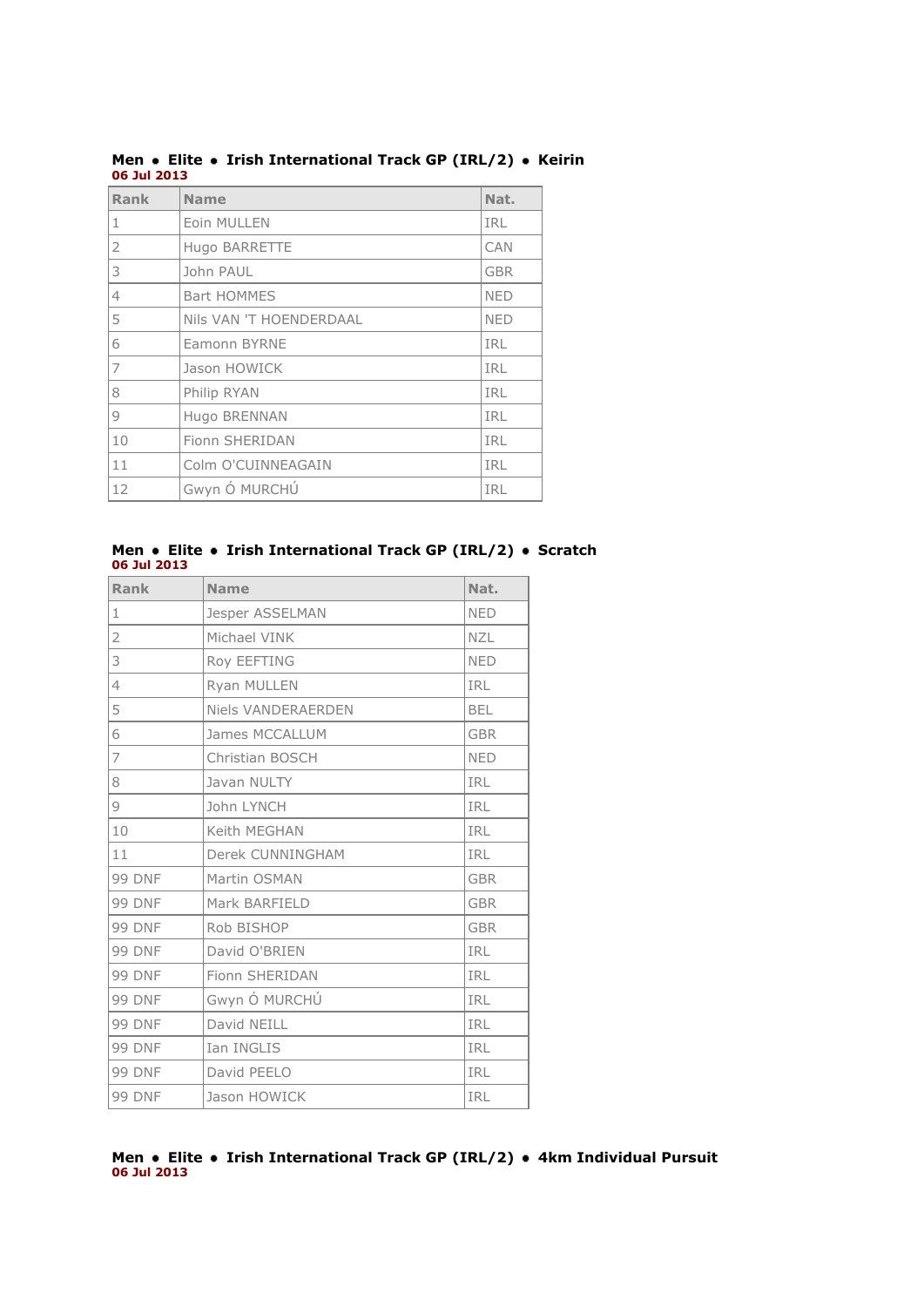| Rank           | <b>Name</b>               | Nat.       | <b>Result</b> |
|----------------|---------------------------|------------|---------------|
| $\mathbf{1}$   | Ryan MULLEN               | <b>IRL</b> | 4:43.015      |
| $\overline{2}$ | Michael VINK              | <b>NZL</b> | 4:46.061      |
| 3              | <b>Andrew TENNANT</b>     | <b>GBR</b> |               |
| $\overline{4}$ | Roy EEFTING               | <b>NED</b> |               |
| 5              | <b>Niels VANDERAERDEN</b> | <b>BEL</b> |               |
| 6              | Jesper ASSELMAN           | <b>NED</b> |               |
| 7              | John LYNCH                | <b>IRL</b> |               |
| 8              | Ian INGLIS                | IRL        |               |
| 9              | Christian BOSCH           | <b>NED</b> |               |
| 10             | Keith MEGHAN              | <b>IRL</b> |               |
| 11             | Derek CUNNINGHAM          | <b>IRL</b> |               |
| 12             | Fionn SHERIDAN            | <b>IRL</b> |               |
| 13             | Ross COLLINS              | <b>IRL</b> |               |
| 14             | David O'BRIEN             | IRL        |               |

#### **Women • Elite • Irish International Track GP (IRL/2) • Sprint 06 Jul 2013**

| Rank | <b>Name</b>       | Nat.       |
|------|-------------------|------------|
|      | Melanie KLEMENT   | <b>NED</b> |
|      | Rachel MITCHELL   | IRL        |
|      | Sarah GUNN        | IRL        |
|      | Caroline MARTINEZ | IRL        |
|      | Nathalie GRIEVE   | GBR        |

#### **Women Elite Irish International Track GP (IRL/2) Points Race 06 Jul 2013**

| Rank          | <b>Name</b>        | Nat.       |
|---------------|--------------------|------------|
| 1             | Kate ARCHIBALD     | <b>GBR</b> |
| 2             | Eileen ROE         | <b>GBR</b> |
| 3             | Charlene JOINER    | <b>GBR</b> |
| 4             | Caroline RYAN      | <b>IRL</b> |
| 5             | Amy ROBERTS        | <b>GBR</b> |
| 6             | <b>EIS BELMANS</b> | <b>BEL</b> |
| 7             | Kayleigh BROGAN    | <b>GBR</b> |
| 8             | Mary COSTELLOE     | <b>IRL</b> |
| 9             | Judith BLOEM       | <b>NED</b> |
| <b>99 DNF</b> | Rachel MITCHELL    | IRL        |
| <b>99 DNF</b> | Nathalie GRIEVE    | <b>GBR</b> |
| <b>99 DNF</b> | Aine MCBRIDE       | IRL        |
| <b>99 DNF</b> | Amy HILL           | <b>GBR</b> |
| <b>99 DNF</b> | Caroline MARTINEZ  | IRL        |

### **Women** • Elite • Irish International Track GP (IRL/2) • Keirin